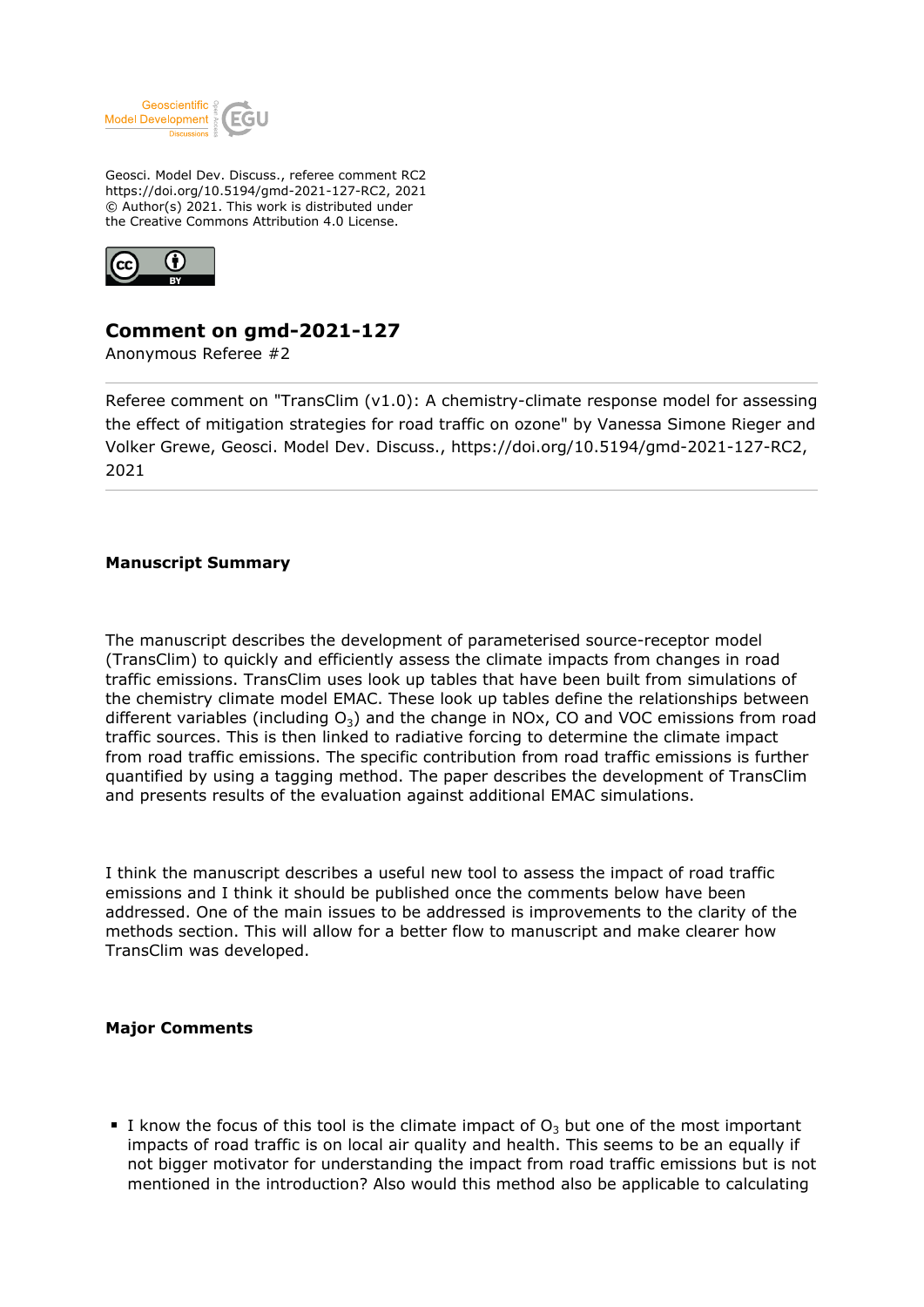the impacts on surface  $O_3$  and therefore an estimate of both the impact on climate and air quality could be obtained?

- If you are going to mention the methods in the introduction can you provide an improved explanation of what is used in this study (see further comments in minor section below) or just leave the details to the methods.
- I think significant improvements could be made to the methods to make the manuscript read better and provide a more logical flow. I found the structure of the methods section confusing as it appeared to be the wrong way round. The first section told us what TransClim does (which already occurred at end of introduction) before how you developed the response model. Also, the development of the look up tables and model simulations that were used to develop these should probably be discussed earlier as these are the key datasets that underpin the tool. Then the methods should discuss how the algorithm was built from these look up tables. Also Section 2.2 is not a list of requirements and needs to be changed to better reflect what you want to say here. Furthermore, in section 2 there was only a brief mention of the Tagging method but not how it fits in with the rest of the development process. Additionally, the workflow sections and Figure 5 could be improved to make it easier to follow how the tool works (see further minor comments below).
- The definition of the emission source regions seems slightly arbitrary to me. Why were these eleven regions chosen and is the future use of tool limited by the defined set of regions used to create it? The regions seem heavily weighted towards Europe and particularly broad over other areas like North America and Asia. Can you provide some justification for this choice and any limitations that might occur as a result of applying this tool to regions outside of Europe. Also could the regions be improved by only including land-only points, as currently there is a lot of oceanic parts considered in some regions (Fig. 3).
- The EMAC simulations are based on a single year, 2010, and use emissions for this year from a particular emissions inventory. What are the limitations of basing the tool solely on 2010 emissions, meteorology and background concentrations? How will changes to variables such as these effect the chemical relationships within TransClim and impact the predictions made by the tool?
- The EMAC emission variation simulations used to build the look up tables that form the basis of the TransClim tool are described in Table S4. These simulations seem disproportionately biased towards the emission source region of Germany and therefore are the results from the TransClim tool from other regions affected by this weighting of training data? Are you therefore assuming that the  $O_3$  and emission relationships calculated over Germany can be applied around the world? There are hardly any emission perturbation experiments over Asia or North America for example. This seems quite limiting as I would have potentially thought they would be quite different emission relationships over India and China to those over Germany. For example, across these regions you are basing the  $O_3$  response relationships on only a single perturbation simulation. This seem particularly limiting and depends heavily on your simulations over Germany.
- Whilst I agree that testing the performance of TransClim over Europe is needed, I was disappointed not to see further evaluation across other emission source regions. This would strengthen the evidence of the applicability of the tool in other world regions. I would expect the performance to be better over Europe given the number of EMAC simulations performed over this region to construct the Look Up Tables in Table S4. However, given the lack of EMAC simulations over other source regions e.g. Asia and North America, I would therefore feel it is even more important to evaluate the performance of TransClim for emission perturbations and response over these regions. Given the lack of evaluation over these regions I am not sure how TransClim currently performs on regions other than Europe.
- A description of the linear interpolation error is found in section 5 but probably this should be moved earlier towards the methods section as this is the first point it is mentioned in the manuscript. I also found there was little detailed quantification of this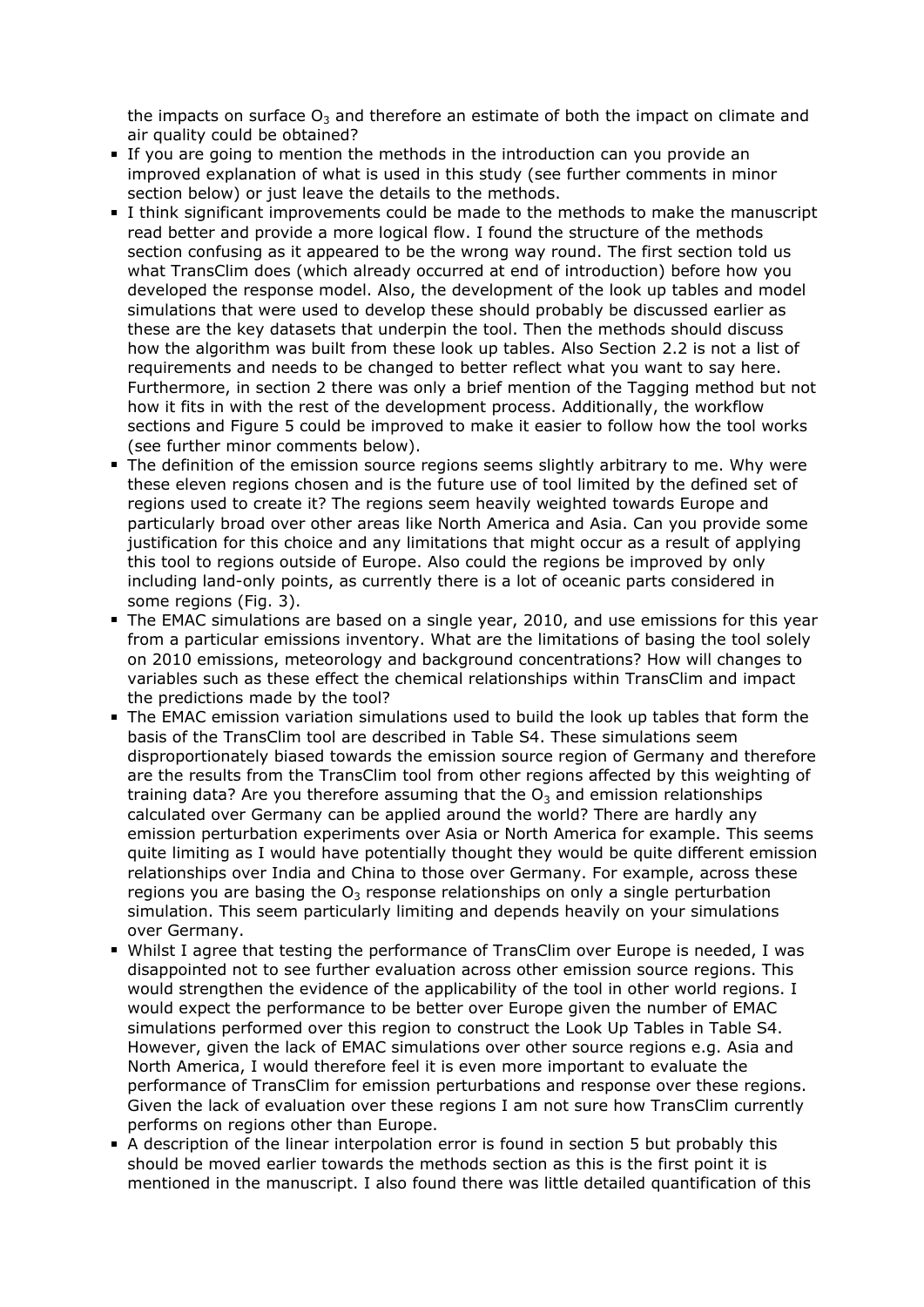error other than saying the evaluation of a TransClim simulation is similar to EMAC. However, looking at Figure 8 it appears that the linear interpolation error would increase at larger emission perturbations (e.g. 1.0 to 0.0 or 1.0 to 3.0). I think it would be useful to know for what emission scalings does TransClim have low errors and therefore performs best at. Also, it would be good to document for what size of emission perturbations do the relationships used in TransClim breakdown at. This seems a key aspect of confidence in TransClim and should be explored further.

## **Minor Specific Comments**

Page 1, Line 9 - change "bases" to "is based"

Page 1, line 23 –  $CO<sub>2</sub>$  is not carbon monoxide

Page 2, lines 24 - 27 - Could also mention the other impacts from road traffic here e.g. the emission of particulate matter and also the importance of  $O_3$  and CH<sub>4</sub> for climate.

Page 2, line 27 – I think "In general" is quite a broad statement here. Would be good to mention what conditions are important here e.g. time of day, season, urban vs rural etc.

Page 2, lines 28-29 – "not linear", why not just say non-linear?

Page 2, line 36 – any comment on winter changes?

Page 2, line 37-38 – what does these studies show?

Page 2, line 38 – remove "by"

Page 2, line 39 – Is this number global? Also would it be better to just show in K.

Page 2, line 42 – When explaining the perturbation method it is better to refer to the simulations as a control (all emissions) and an experiment (perturbed emissions).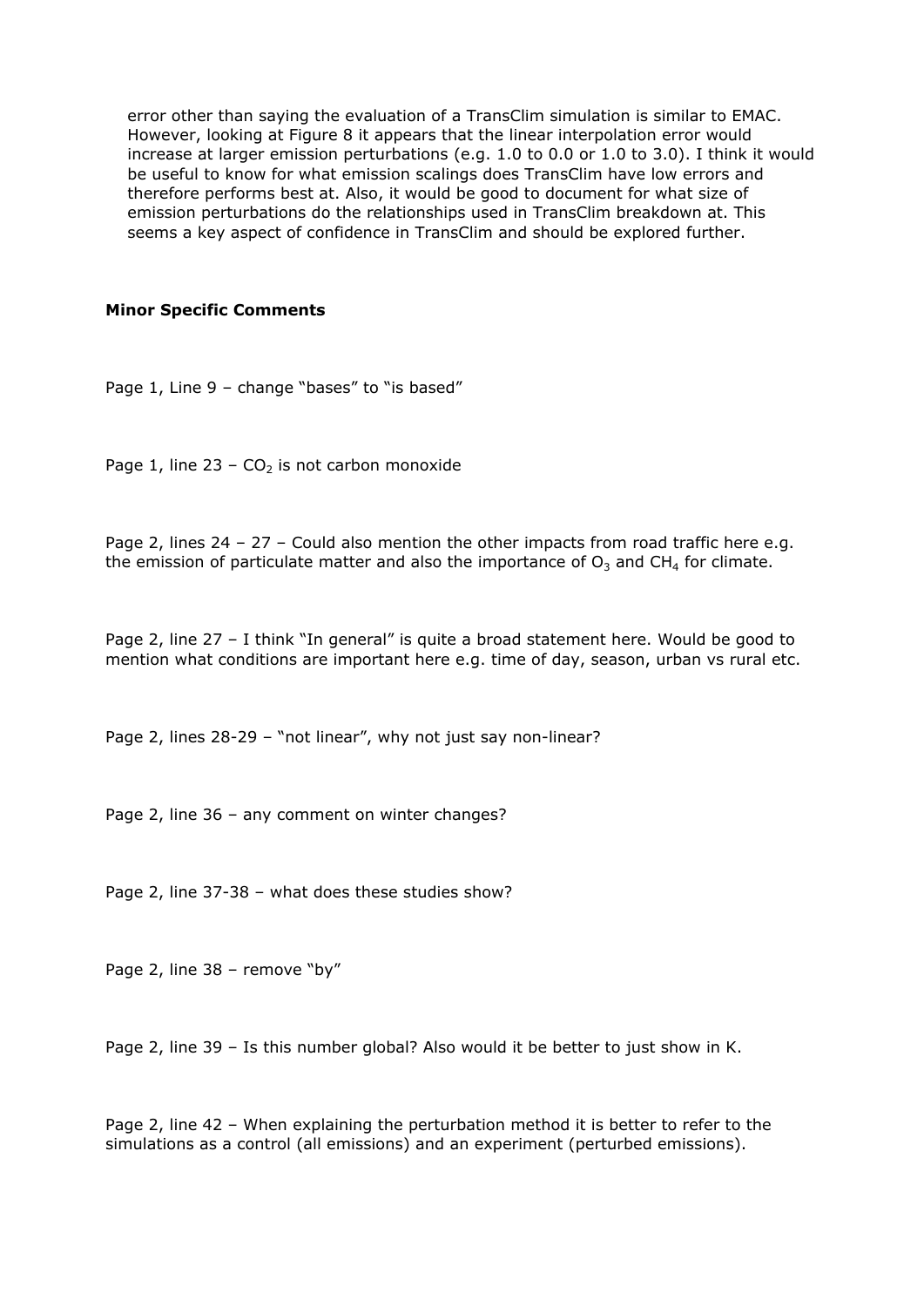Page 2, line 43 – Why does the perturbation method not account for non-linear interactions? I would have thought most chemistry models would do.

Page 2, line 43 – Replace use of "relations" here and in other parts of the manuscript with "relationship"

Page 2, line 44-46 - Why does this sentence talk about "only the impact of road traffic emissions on  $O_3$ ", I think this is what you want? Why does changing emissions only from road traffic emissions effect  $O_3$  production from other sectors? Should they have not been kept the same in these two different simulations? Please make this description clearer.

Page 2, line 44 – Change "As a variation of ..." to "As changes in …"

Page 2, line 45 - Change "of" to "from"

Page 2, lines  $48-50 - I$  see the benefit of tagging but I think the distinction between tagging and perturbation experiments need to be made clearer at this point. Also how does the "impact" differ from "total effect". The use of language needs to be made clearer at this point and consistent throughout the manuscript.

Page 2, lines 52 – I would expect to read this statement earlier. Also there has been no mention about the impacts of  $O_3$  on health and the environment until this point.

Page 2, Lines 53 – reword to "… reduce road traffic emissions to minimise their effect on climate"

Page 3, line 63 -64 - move "on climate" from end of the sentence to after "O<sub>3</sub> effect"

Page 4, line 79 – Is Figure 1 that useful? I understand that it is trying to convey the concept of TransClim but seems to lack useful detail and also other figures (2 and 4) seem to be showing a similar concept.

Page 4, lines 86-86 – All of the discussion so far has been on determining  $O_3$  and its impact on climate. This is the first mention of other variables so could the above paragraph be talked of in more general terms or explain how the same method for  $O_3$  can be applied to other chemical species.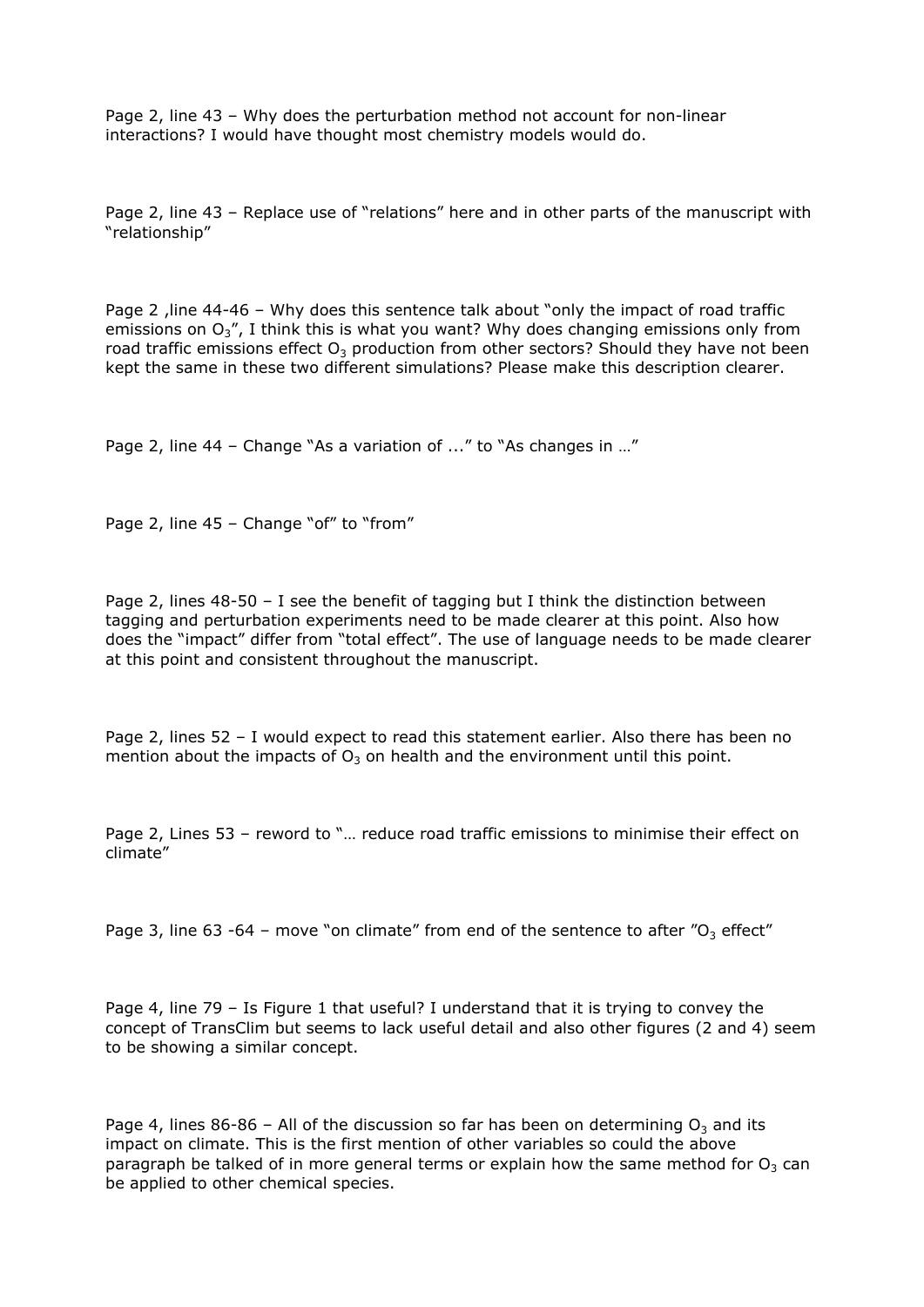Page 4, Section 2.2 – This is not a just a list of requirements but also what the algorithm does and also some results presented at the end. This needs to be sorted out to determine what you want to say here and this section reworded accordingly.

Page 4, line 91 - such as what other climate effect?

Page 4, line 93 – Do you also include the non-linear impact of  $CH<sub>4</sub>$ ?

Page 4, line 94-95 – This again is a bit confusing referring to the total change in  $O_3$  and also the contribution from Traffic. Won't just perturbing the emissions from road traffic give you both of these of these quantities together? Clearly explain the difference between  $O_3$  and  $O_3$ <sup>tra</sup>.

Page 4, line 97 – Isn't the non-linear chemistry included within TransClim rather than considered?

Page 4, line 98 – "Road traffic emissions from different regions are accounted for" not regarded

Page 4, line 101-102 – reword sentence to talk about local and remote response.

Page 4, line 105-106 – How would you take into account future changes in background  $O_3$ ? Also would this include effects of CH<sub>4</sub> and surface temperature on  $O_3$ ? If this is not being done in the current study why mention it here as a requirement. Wouldn't it be better to say what the current tool is able to do and then propose future improvements in a different section?

Page 4, lines 108-109 – This is not a requirement but a result.

Page 5, line 113 – In Figure 2 are the two response fields identical for the two different regions? If this is only a schematic then why not show actual results from two regions to give the reader an idea of how the tool actually works?

Page 5 line 114-115 – I know the emission scaling factors are mentioned further in the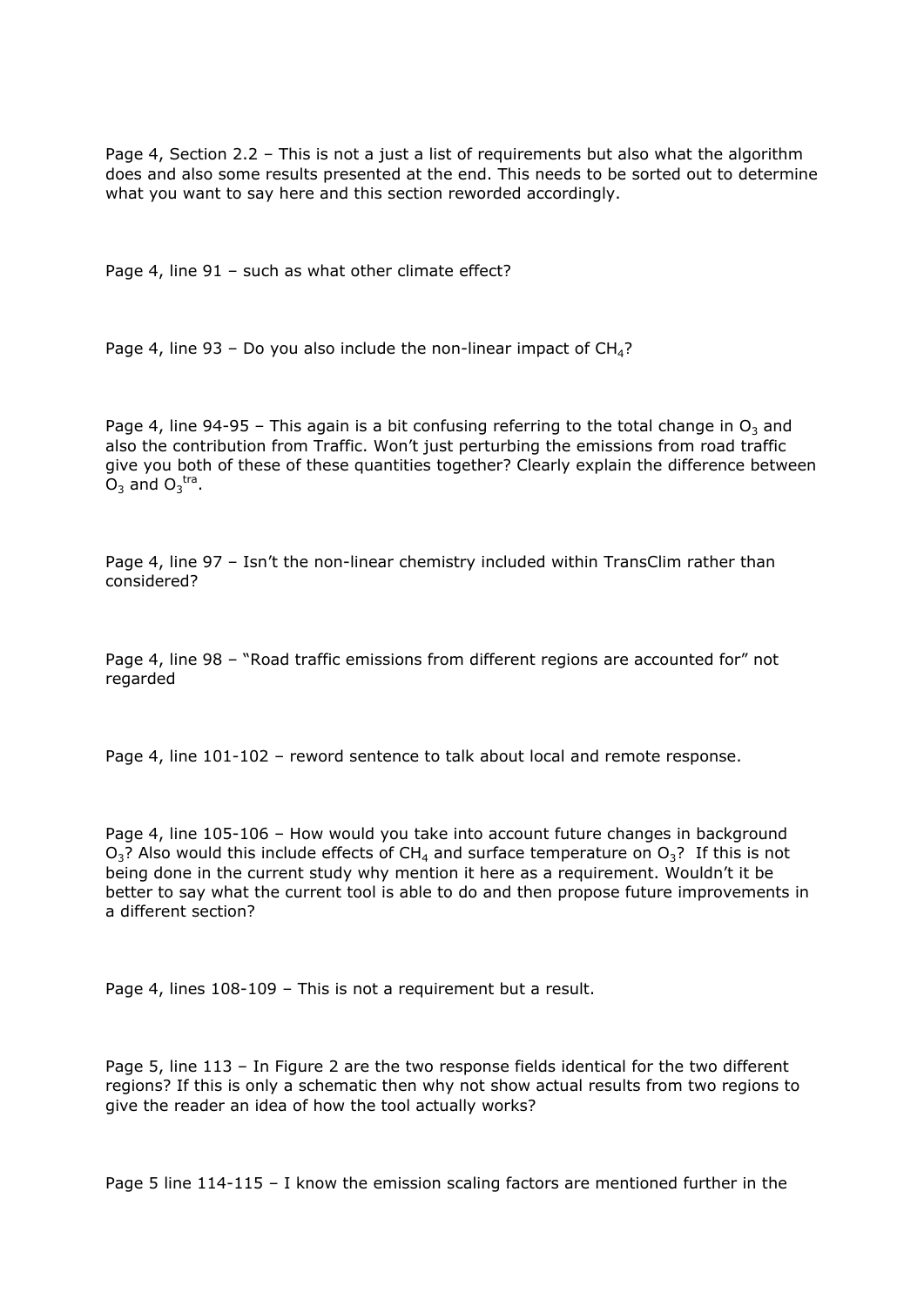manuscript but on first reading this I didn't know what these were or how they had been decided to generate the algorithm. I think this is another point where reordering the methods would be beneficial.

Page 5, line 118 – I think this equation needs a label if it is going to be kept. Also if Δx is provided by the look up table directly then I am not sure this equation is necessary in its current form. I think it would be better just to describe this in words like you have and then include the meaning of  $\Delta x$  in what is currently labelled as equation 1. Also it would be good to say where the basis of these look up tables have been derived from (e.g. the perturbation simulations).

Page 5, line 119 - Specify what variable x can be.

Page 6, line  $125 - I$  am a bit confused about what  $x^{ref}$  is. Is this the background values onto which the response to road traffic emissions are added onto? Should this not also be on a per region or per grid box basis? Also is xref not also included in the calculation of Δx? Why is it in both calculations or are these different values?

Page 6, line 127-128 – This is not obvious how the regionally derived values can be used to derived changes in global mean values or across the whole troposphere. Further explanation if required here of how this is done.

Page 6, line 130 – surely your approach is applicable to other emission perturbations? It is just utilised here for road traffic emissions?

Page 6, line 135 – I think section 3 definitely needs to come earlier as reading section 2 first just left me with lots of unanswered questions.

Page 6, line 138 - "eleven source regions"?

Page 6, line 151 – label emissions for relevant year e.g. high road traffic emissions in 2010

Page 7, line  $163-166$  – What is the impact of using global model simulations at  $2.8 \times 2.8$ degrees to try and understanding the effect from road traffic emissions which normally take place at much finer resolution? Do the use of emissions at this resolution also impact the effectiveness of the model simulations to capture model the response to road traffic emissions?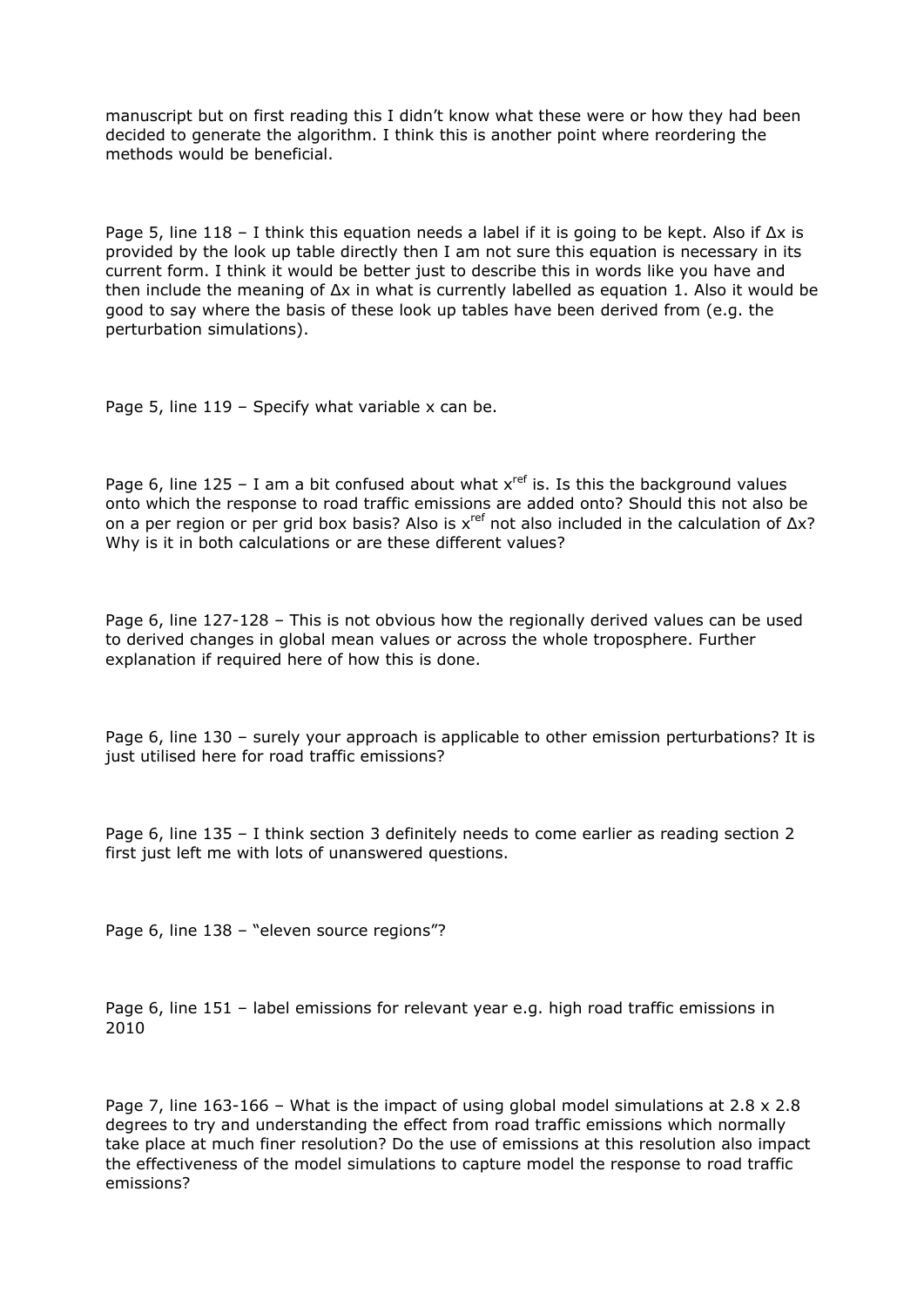Page 7, line 166 – I am surprised to see these simulations are free-running. Does this not introduce a potential additional problem of meteorological variability by using multiple simulations of the same model? Has this been accounted for or the impact of it calculated?

Page 7, line 168 - change "trop-" to "troposphere"

Page 8 - What do you mean by Tg(VOC)? Which VOCs? How is this different to Tg(C) presented next to it? Surely you only need one definition of VOC emissions unless there is something different?

Page 8, line 172 – I am not sure I understand what you mean by prescribing climatologies for radiation and the hydrological cycle. How does this impact the results? Can perturbations in emissions not therefore impact the radiation or meteorology?

Page 8, line 178 –  $O_3$ <sup>tra</sup> is mentioned here but you have not said yet how you have calculated this or what exactly it is.

Page 8, line 178-179 – Is this the  $O_3$  field in the model from the road traffic emission perturbation experiments? Or is this just the  $O_3$  radiative fluxes from switching on the chemistry scheme?

Page 8, line 180-182 – What is the third call to the radiation scheme doing that is different to the second? I think some clarification of what the radiation scheme is actually calculating is each step would be useful so it is easier to follow the process. I am a little confused about what is the second and third steps.

Page 8, line 183 – are these radiative fluxes equivalent to instantaneous radiative forcings e.g. excluding fast and slow feedbacks on climate through adjustments to clouds?

Page 9, line 189 - Is this  $O_3$ <sup>tra</sup>? Can you provide a very brief summary of what the tagging is doing and how it is different to the perturbation method here rather than just referring to the appendix?

Page 9, Figure 4 - whilst I appreciate showing 3D variables on a 2D plain is hard I wonder if you could also mark up the emission factors used in some of the different simulations so it is easier to see what has been perturbed. It is hard to tell from Figure 4 what some of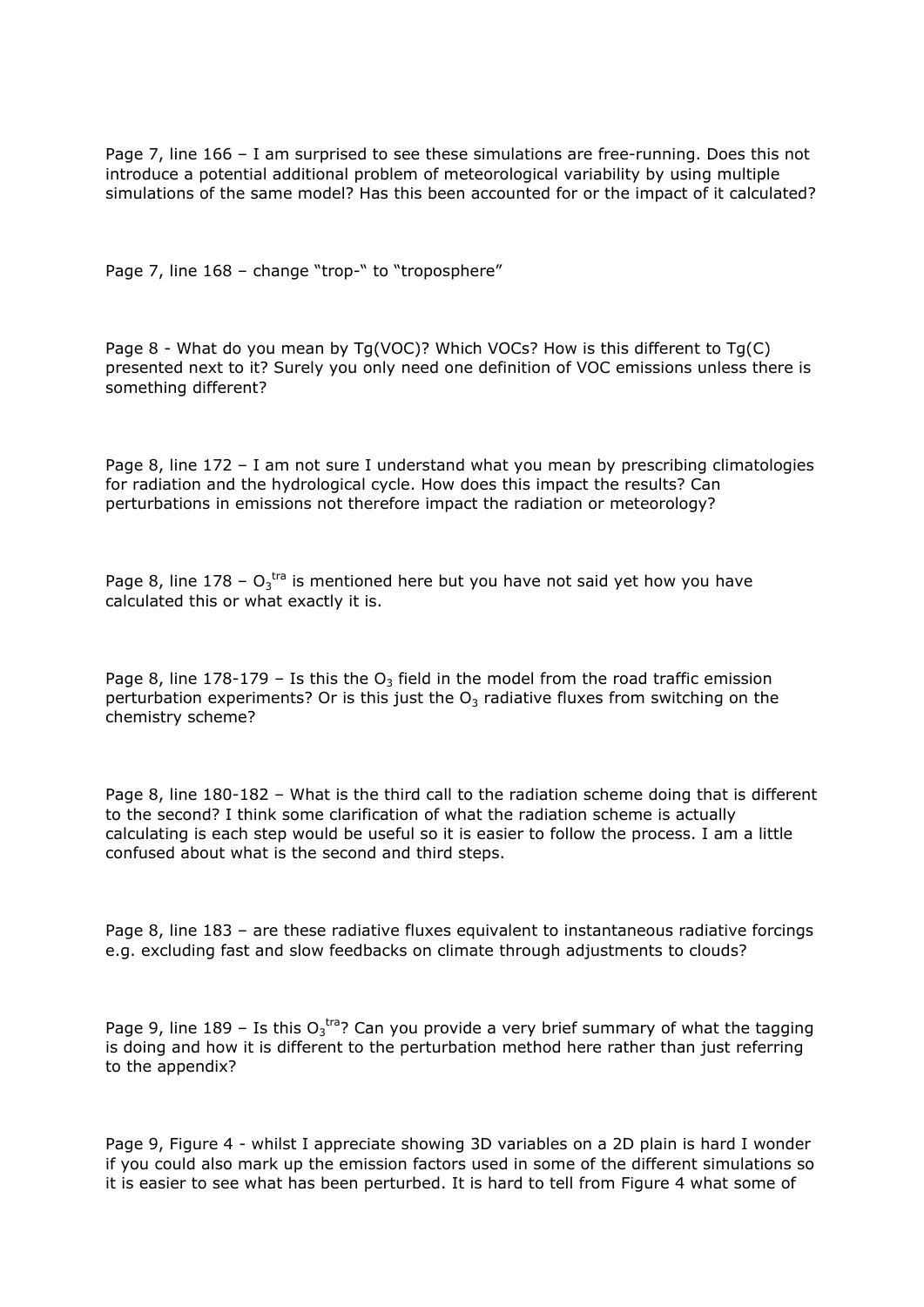the values are that have been used for each of the factors. It looks like you have done some experiments to reduce emissions but it is hard to tell what values these take for each emission used. If the information presented on this figure could be made clearer then it would improve its use. Perhaps a table might be better?

Page 9, line 198 – "separately" implies that you have performed one a time tests, but I do not think this is what you have done?

Page 9, line 203-204 – If you are varying two emissions at the same time then you are not really separating out their individual impacts. Are there are non-linear effects that need to be considered and mentioned here? Does this impact the use of TransClim when for example a perturbation of NOx emissions is applied but the results are based on changes from NOx + CO.

Page 10, Figure  $5 - I$  think improving this figure along with the other changes to the methods section would help the understanding of how TransClim works. For example if radiative fluxes are calculated separately then does this need to go in parallel to the other variables on the workflow? Need to put in Δx earlier on work flow diagram. How are the radiative forcings calculated for  $O_3$  and  $O_3$ <sup>tra</sup> separately?

Page 11, line 210 - I found the end of this sentence confusing "it is necessary to define an emission scenario as well as a reference scenario to which the emission scenario is compared to." This is suggesting you are comparing the emissions scenario to itself?

Page 11, line 216 - Could defining the radiative flux due to  $O_3$  as "flxn( $O_3$ )" be a bit misleading and potentially confused with the actual flux of  $O<sub>3</sub>$  concentrations. Would it be better to label it as RadFlxn $(O_3)$ ?

Page 11, lines 216 – 218 – Similar to other points above, I am a bit confused of the double use of  $O_3$  here in the calculations e.g. subtracting flxn(O3 – O3tra) from flxn(O3). Please clarify this and in other parts of the manuscript.

Page 11, lines 219-220 – The LUTs are based on the emission variation simulations using EMAC so you could state this here. I assume this is for all variables apart from the radiative fluxes which are treated separately?

Page 11, line 220 – number 8.110.080 needs correcting.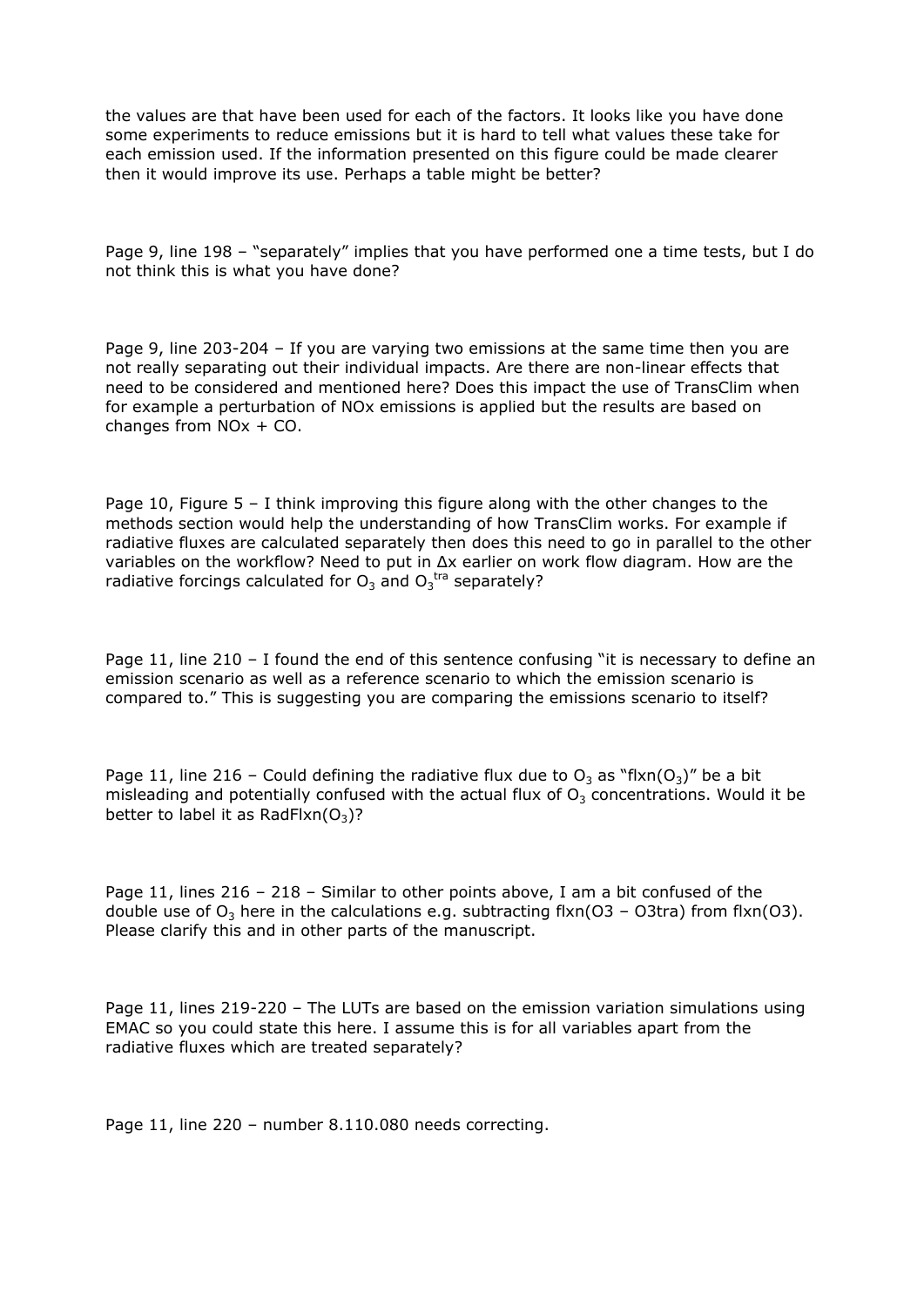Page 11, line 221 – This is the first mention of  $CH<sub>4</sub>$  lifetime which needs further explanation of how it is used as it won't be the same as other variables.

Page 11, line 224 – linearly interpolated between what, the response of a variable to two different emissions?

Page 11, line 225 – Do the LUTs just give  $\Delta x$ ? If so just say this and do refer to earlier. I do not think you need to define it again here.

Page 11, line 229-232 - I am confused about the calculation of radiative forcings. Surely having a reference and perturbation radiative flux with TransClim is sufficient to calculate a forcing? What is the EMAC reference scenario and how is it different to the other reference scenario mentioned? Also how is the additional stratospheric-adjusted forcing different to that defined in the previous sentence?

Page 12, line 244 – I assume Table 2 shows the emission scaling factors applied in TransClim and also in EMAC for evaluation purposes? What about  $CH<sub>4</sub>$ ?

Page 12, line 244-247 – I agree that this is a good test for TransClim but am disappointed not to see the performance evaluated over other regions (see major comment for more details).

Page 12, Table 2 – A question for these evaluation simulations is how is a LUT generated for Eastern Europe for 1.3 scaling of all emissions whereas the EMAC simulations used to build TransClim for this region (Table S4) only contain reductions? I am not sure how TransClim would work for this type of emission perturbation or similar perturbations across other regions.

Page 12, line 249 – State what  $O_3$  this is.

Page 12, line 255 – Why is there an overestimate over the Mediterranean? Could this be due to the way the experiment in Table 2 has been setup with reduction in  $O<sub>3</sub>$  precursors over Southern Europe?

Page 13, line 263-264 – If the southern hemisphere response is not significant and due to very small perturbations then is it worth showing this on Figure 7? Or is it better to show absolute changes? Can you change this Figure to only show the Northern Hemisphere of Europe as in Figure 6 where you would expect the effects of changes in European road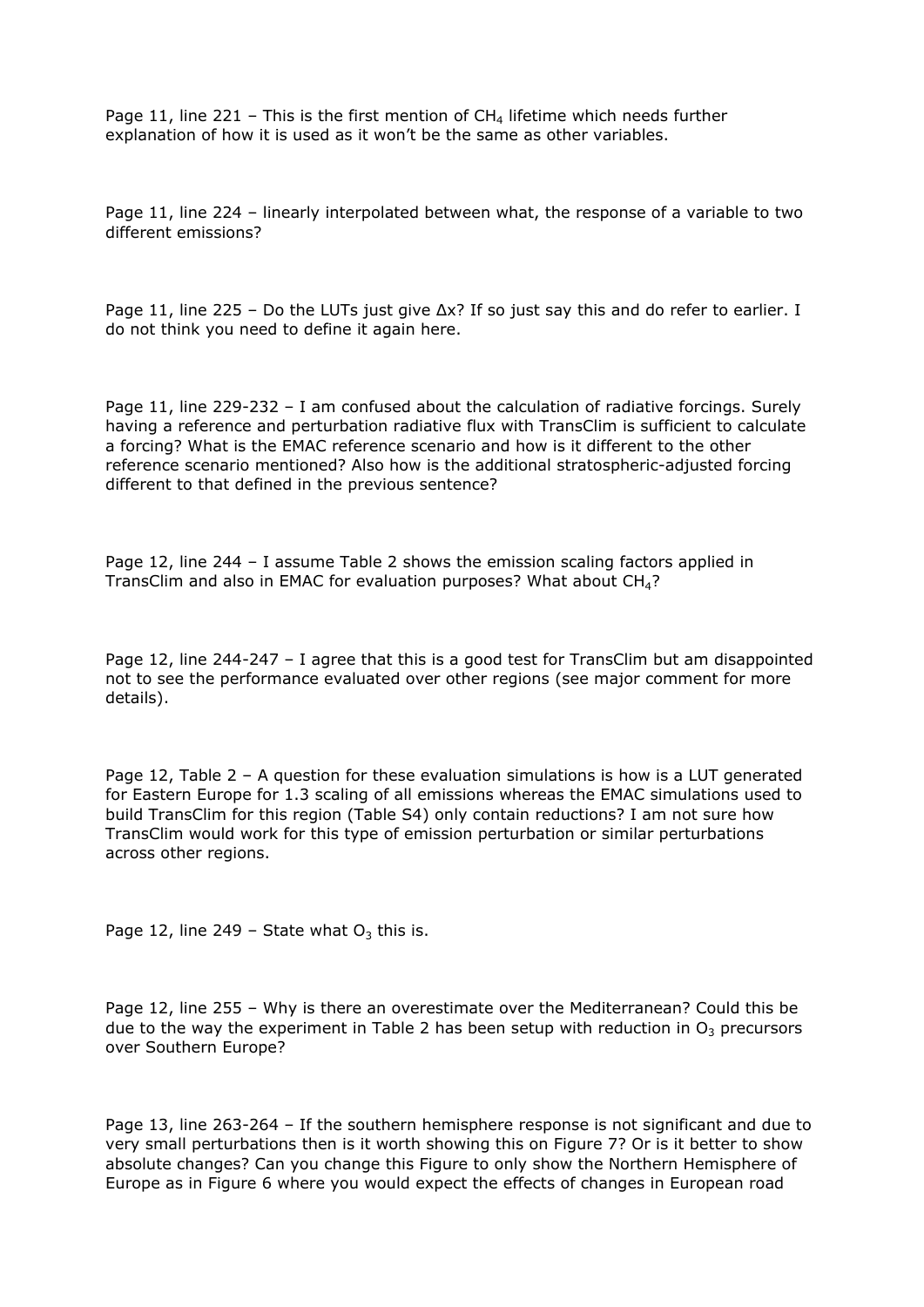traffic emissions to be more important. Also is the tropospheric  $O_3$  response on Figure 7 the same as on Figure 6, is so why show it twice?

Page 13, line 268-269- This is just for one emission and one region? Are these errors consistent over different emissions and source regions?

Page 13, line 270-276 – Why mention the interpolation and show Figure 8 here? Would this not be better in the methods section instead of the results section? Also I found that stating the interpolation errors are small is a bit misleading, especially when referring to Figure 8. For example the error gets worse if you go from say 1.0 to 3.0 or say 1.0 to 0.0. So it appears that for some emission perturbations errors will increase? I am not sure these are so small (see major comment).

Page 14, line 277 – Underestimation of what?

Page 14, line 278 – TransClim reproduces EMAC results for emission perturbation over this one region

Page 15, line 287-288 – move "The transport demand was determined" to the front of the sentence

Page 15, line 288-289 – change sentence to "Emissions were generated from road traffic, railways and inland shipping as well as passenger and freight transport."

Page 15, line 292-293 – What do you mean by baseline scenarios? Is 2008 the baseline and 2020 and 2030 the future perturbation scenarios?

Page 15, line 294 – What is the set up for EMAC?

Page 15, line 297-298 - How does future emissions in other European countries evolve? You have said how German emissions change but it is not clear what happened for other countries that will clearly have a different mix and magnitude of transport emissions.

Page 16, line 299-301 – How is the radiative forcing downscaled? Also how are the CH<sub>4</sub> lifetime changes determined?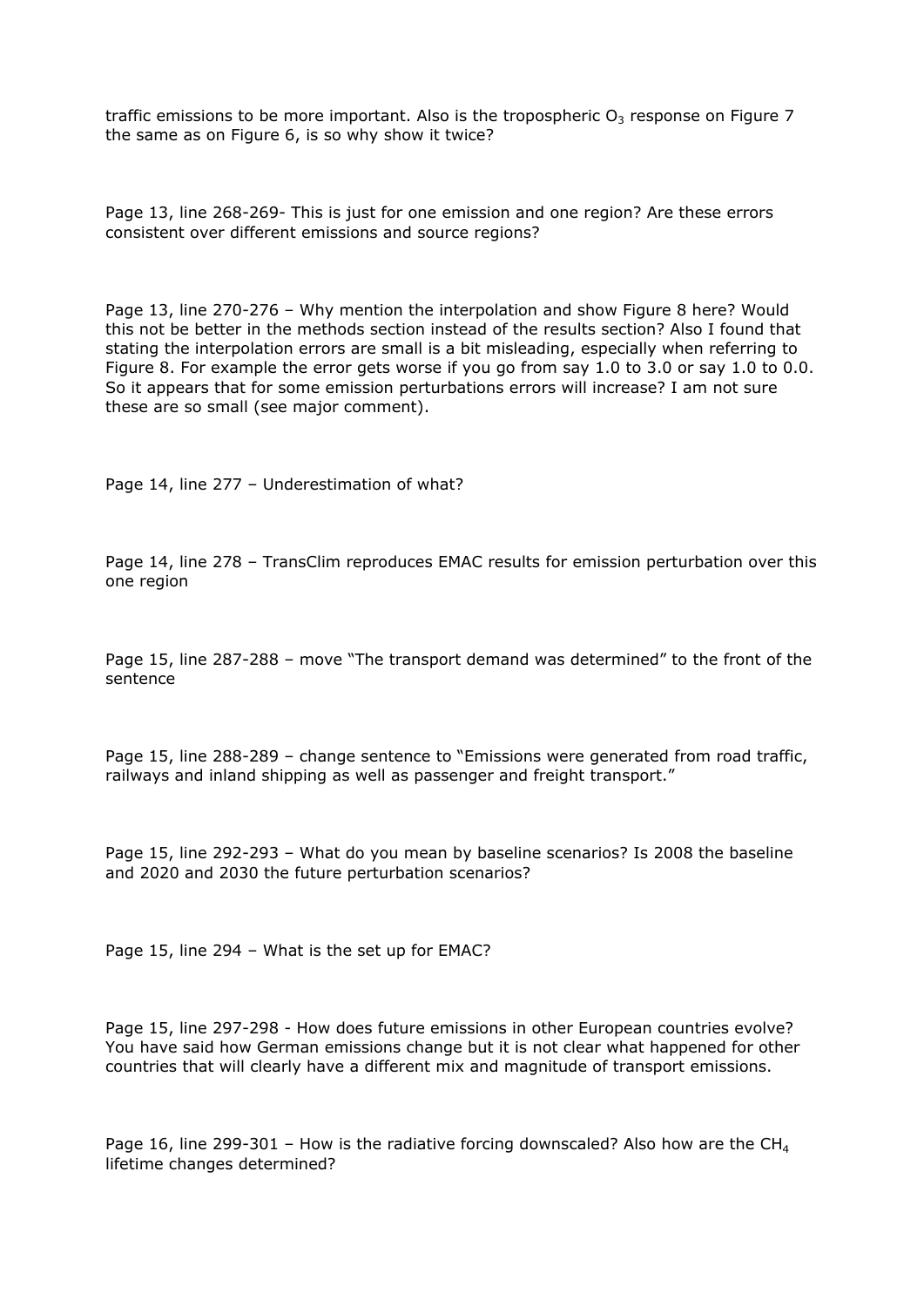Page 16, line 306 – How have the emission scaling factors for other regions of Europe been calculated and are these for a particular year?

Page 16, line 306 – Is NOx a combination of NO + NO2 here?

Page 16, line 315 - replace "found" with "transported"

Page 16, line 317-318 – TransClim reproduces the concentrations very well compared to what?

Page 17, Figure 9 – Can you convert some of these concentrations into more useful units e.g. ppb

Page 17, line 320-321 – Yes the emission inventory can make a difference but what about meteorological differences for these future scenarios. Could this also make an impact on the response of the variables in Figure 9?

Page 18, line 323 – Which years?

Page 18, line 325 – Change start of sentence to "TransClim also determines …"

Page 18, Figure 10 – NOx changes not shown on figure

Page 19, line 334 – How much does German road traffic emissions increase by?

Page 19, line 335 - Change sentence to "A decrease in OH occurs in the free troposphere due to German road traffic emissions."

Page 19, line 336 – Increase in OH due to increase in NOx?

Page 19, line 348-349 – What do you mean by downscaling here?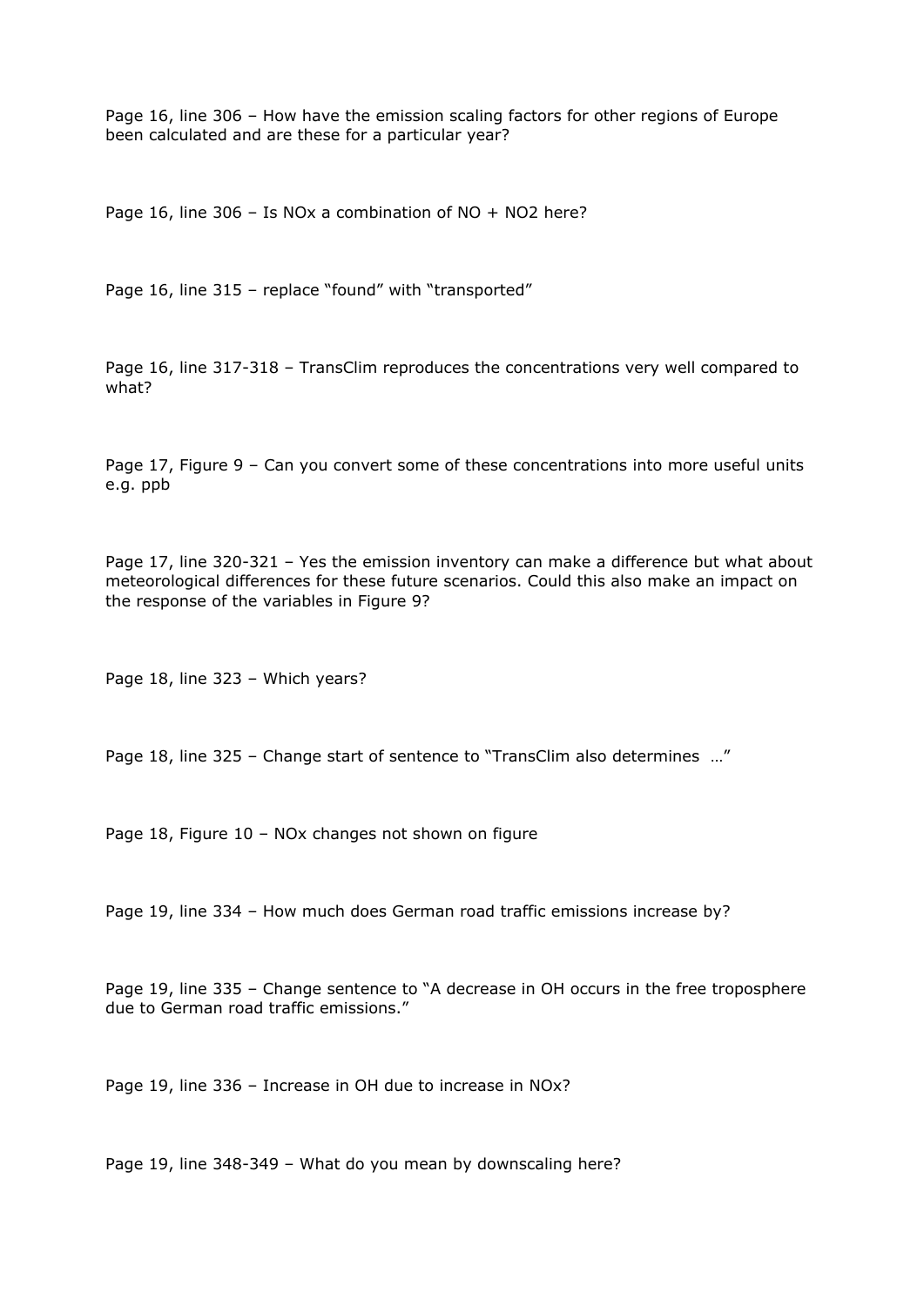Page 19, line 349-351 – Are these global changes? Sentence Is a bit confusing so pleases reword.

Page 20, line 355 – is this not just a consequence of scaling the forcing by decreasing future traffic emissions?

Page 20, line 357-360 – How can the radiative forcing due to road traffic emissions be twice as large as the total? I think this needs more explaining and better descriptions of what you mean.

Page 20, line 269-270 – Yes the LUTs do account for the non-linear chemistry but the linear interpolation does introduce errors in this.

Page 21, line 293 - replace "bases" with "based"

Page 21, line 293-294 – also mention tropospheric  $O_3$ 

Page 21, line 297 – First time that it has been stated that emissions of 0-200% can be used in TransClim but not sure this has been tested thoroughly.

Page 21, line 211 – Change to "This enables the global and regional atmospheric response to be calculated."

Page 22, line 414 - change "base" to "are based"

Page 22, line 415-416 – Also meteorological and transport patterns are an issue in different years. Why say that new LUTs need to be created when you use the current set of LUTs for different years and shown that they suitable? This statement is undermining the work presented in the manuscript.

Page 22, line 420 – Change start of sentence to "It is easy to extend …"

Page 22, line 424-425 – You mention traffic emissions and then quote studies on aviation emissions.